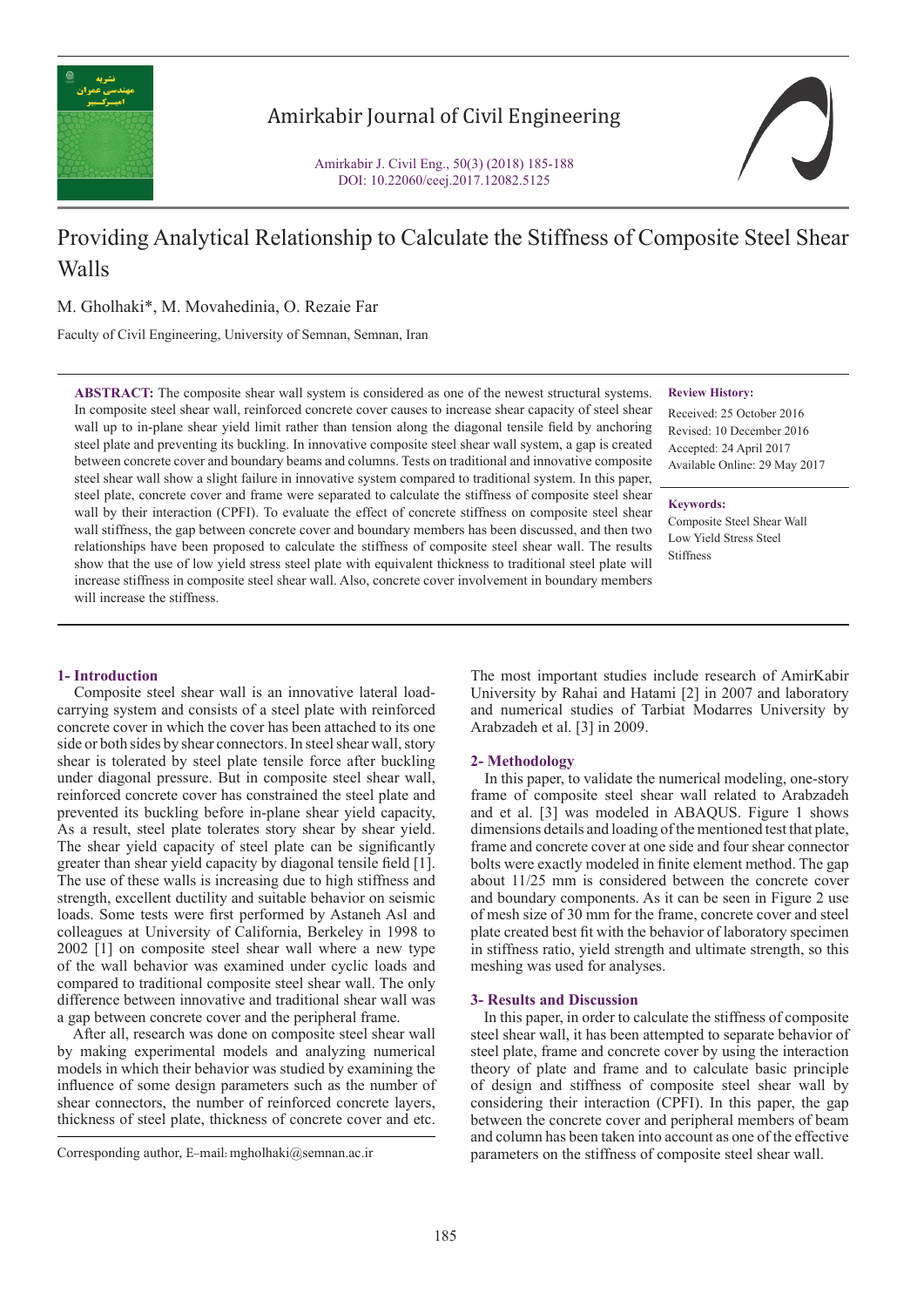

**Figure 1. Dimensions details and loading of Arabzadeh and et al. test [3]**



**Figure 2. Meshing sensitivity analysis of composite steel shear wall**

 In a thin plate steel shear wall, the equation provided by Sabouri and Roberts [4] can be used to calculate the elastic stiffness of thin steel plate, according to Equation 1.

$$
K_{\rm Pl\_Spsw} = Ebt/4d\tag{1}
$$

 We try to obtain an Equation 2 for measuring the plate stiffness at in-plane shear yield state by reviewing stress state in the steel plate before buckling.

$$
K_{pl\_Cspsw} = \alpha Ebt/(2.6 d)
$$
 (2)

 To determine the α coefficient, the results of finite element analysis model are used and the value of 0.8 was calculated for α coefficient.

 In analytical method in which there is gap between concrete cover and boundary members, the stiffness of composite steel shear is obtained by considering frame interaction, plate and concrete cover effect as follows:

$$
K_{Cspsw} = (6EI_c)/H_c^3 \cdot ((6+a)/(1.5+a)) + 0.8 \text{ Ebt}/(2.6 \text{ d}) \tag{3}
$$

 Stiffness of a concrete shear wall [5], with a length L and height H is obtained from Equation 4:

$$
K_w = 3EI/(H^3 [1+0.6(1+v)(L/H)^2])
$$
 (4)

 Since the concrete cover in traditional composite steel shear walls (no gap) has been confined by boundary elements, it was attempted that the share of concrete cover in composite steel shear wall stiffness is calculated by Equation 4 by considering β modification factor for Equation 5:

$$
K_c = \beta 3EI/(H^3 [1+0.6(1+v)(L/H)^2])
$$
 (5)

 To determine the β coefficient, the results of finite element analysis model are used and the value of (1/7) was calculated for β coefficient.

 Thus, to calculate the stiffness of traditional composite steel shear wall (no gap), Equation 4 can be used:

$$
K_{\text{CSPSW}(no\,\text{gap})} = (6EI_c)/H_c^3 \left( (6+a)/(1.5+a) \right) + 0.8 \text{ Ebt} / (2.6 \text{ d}) + (1/7)3 \text{EI} / (H^3 \left[ 1+0.6(1+v)(L/H)^2 \right] \right) \tag{6}
$$

 The Equation 6 is suitable for both traditional and innovative composite steel shear walls by considering or not considering the third term (concrete cover shear stiffness), based on the assumption of existence of thickness and strength concrete cover, but more studies are needed on different sizes openings and high thickness and strength concretes.

#### **4- Conclusions**

 In this paper, two analytical relationships were provided to calculate the lateral stiffness of the composite steel shear wall system in both states of gap and no gap between the concrete cover and peripheral frame. Philosophy of concrete cover in these walls was to prevent thin steel plate buckling and to change load-carrying mode of plate from post-buckling strength (diagonal tensile field) to in-plane shear strength; thereby lateral strength of system is increased.

 If there is gap between concrete cover and peripheral frame, it will be as constraining steel plate, thus, in practice it has no effect on lateral load tolerance and system stiffness. But when the concrete cover is attached to the peripheral frame, it involves in lateral stiffness of system and increases system stiffness.

 The results showed that the use of low yield stress steel plate as compared to traditional steel increases stiffness of system.

 Due to the fact that these relations have been extracted based on a limited number of numerical models, so more studies must be done on other different sizes specimens.